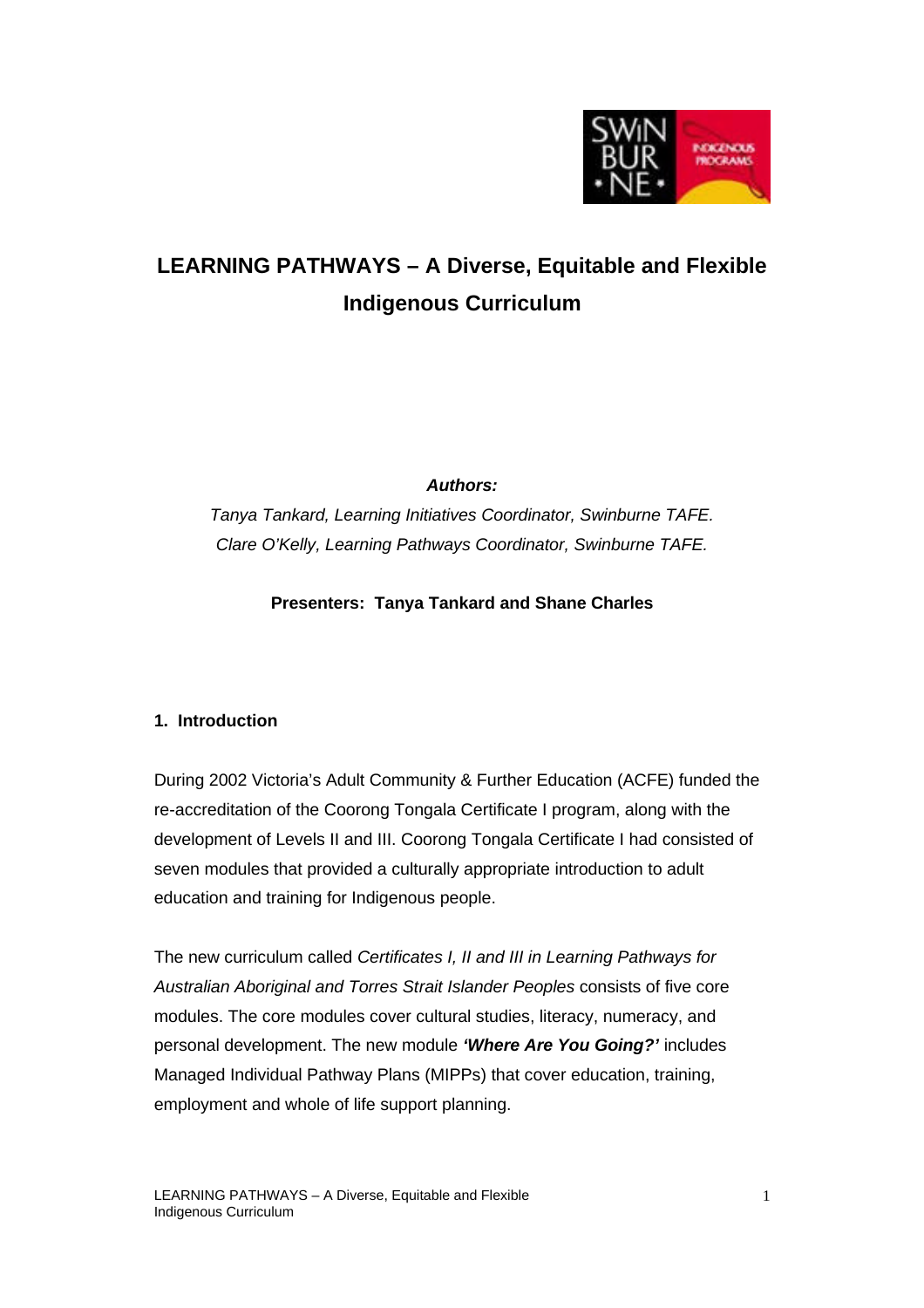## *1. 2 Community Advocates and Learning Partners (CALP)*

The CALP supports Learning Pathways program development, participants and their teachers/trainers*.* The group is a mixture of Indigenous and non-Indigenous people who can bring their wisdom, encouragement and networks to the program and its participants. They advocate on behalf of participants and providers to ensure the right supports are there when they are needed. The CALP works under the guidance of their Local Aboriginal Education and Consultative Committee (LAECG).

The new curriculum has also been aligned with the Certificate in General Education for Adults (CGEA), various Industry Training Packages and secondary students will gain credits towards the new Victorian Certificate of Applied Learning (VCAL). The curriculum began its Pilot phase in late 2003 by a variety of providers. They include Barrier Reef TAFE with Palm Island Community, Alice Springs General Hospital – Workplace Development, and Swinburne TAFE in Victoria at the Balluk Yilam Indigenous Learning Centre – Lilydale Campus.

## **2. History of the Curriculum - Rob Storey's Dream**

Indigenous educator Rob Storey, who has since passed away, originally conceived Coorong Tongala. Rob was a gifted teacher with a strong empathy for his students in prisons and TAFE settings. He advocated community based; learner centred approaches that were high on culture, relevance and personal development.

The first stage of Coorong Tongala met with great success. Certificate I incorporated core modules associated with cultural studies, personal development, literacy, numeracy and community project work. It exceeded its primary objective of assisting participants to feel better about formal learning and also provided opportunities to develop cultural knowledge and community links.

An example of initiatives in the first stage are Barwon Prisoners' publication of poetry, stories and art as well as Yenbena students' publication of the stories of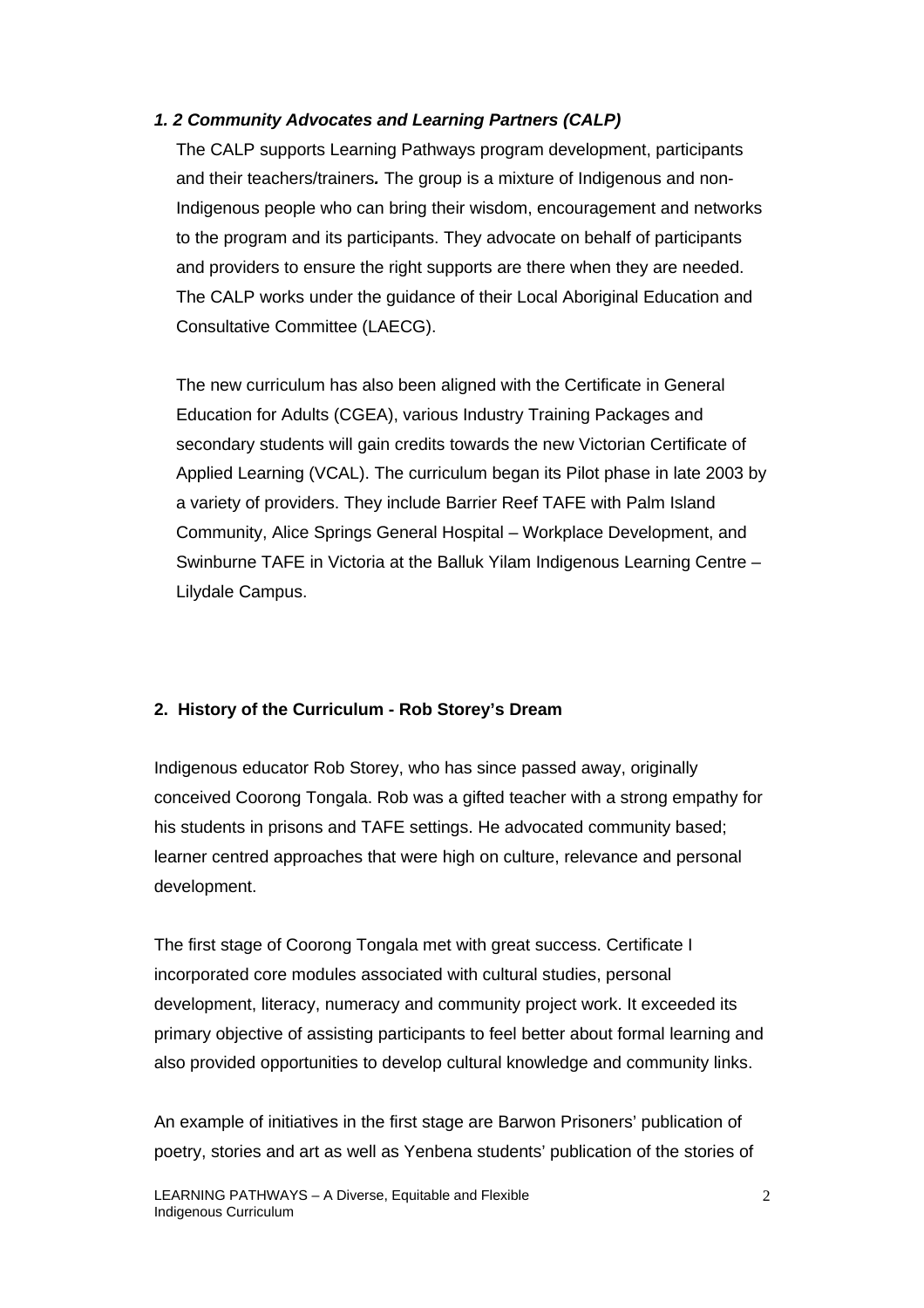local Elders. Both are examples of the ways in which Coorong Tongala encourages literacy development in culturally appropriate and affirming ways.

## **3. The New Coorong Tongala**

The new Coorong Tongala - *Certificates I, II and III in Learning Pathways for Australian Aboriginal and Torres Strait Islander Peoples -* rests firmly on Rob's dream of providing learning experiences that affirm culture and identity while building skills to manage learning and work in mainstream environments. It also reflects current policy and initiatives, including the student centred and local community emphasis of Victoria's YALCA document, the objectives of the Wurreker Strategy (TAFE) and ANTA's *Partners in a Learning Culture.* A tribute to Rob Storey is at the front of the new curriculum.

These documents place students' needs and interests at the heart of curriculum design and implementation. They also encourage curriculum delivery that promotes partnerships between education, training and employment stakeholders at the local level.

The designers used these documents along with information from participants and providers of Certificate I, and the current views and needs of communities as expressed through *Local Aboriginal Education and Consultative Committees*  (LAECGs) to create the new curriculum. The *Victorian Aboriginal Education Association Incorporated* (VAEAI) and the *Office of Training and Tertiary Education* (OTTE) also provided critical advice and support throughout the design phase.

Fifteen young people from all over the State also provided important advice and artwork for learning resources forming the Learning Pathways (Coorong Tongala) Learning Resource and Design Team. They were enthusiastic in their support of a curriculum that prescribes relevance and cultural knowledge as a key component. Their comments included:

*"If you can't explain how it's relevant then don't teach it" (Jake – Worawa College).* They offered as an example their feelings about algebra. They also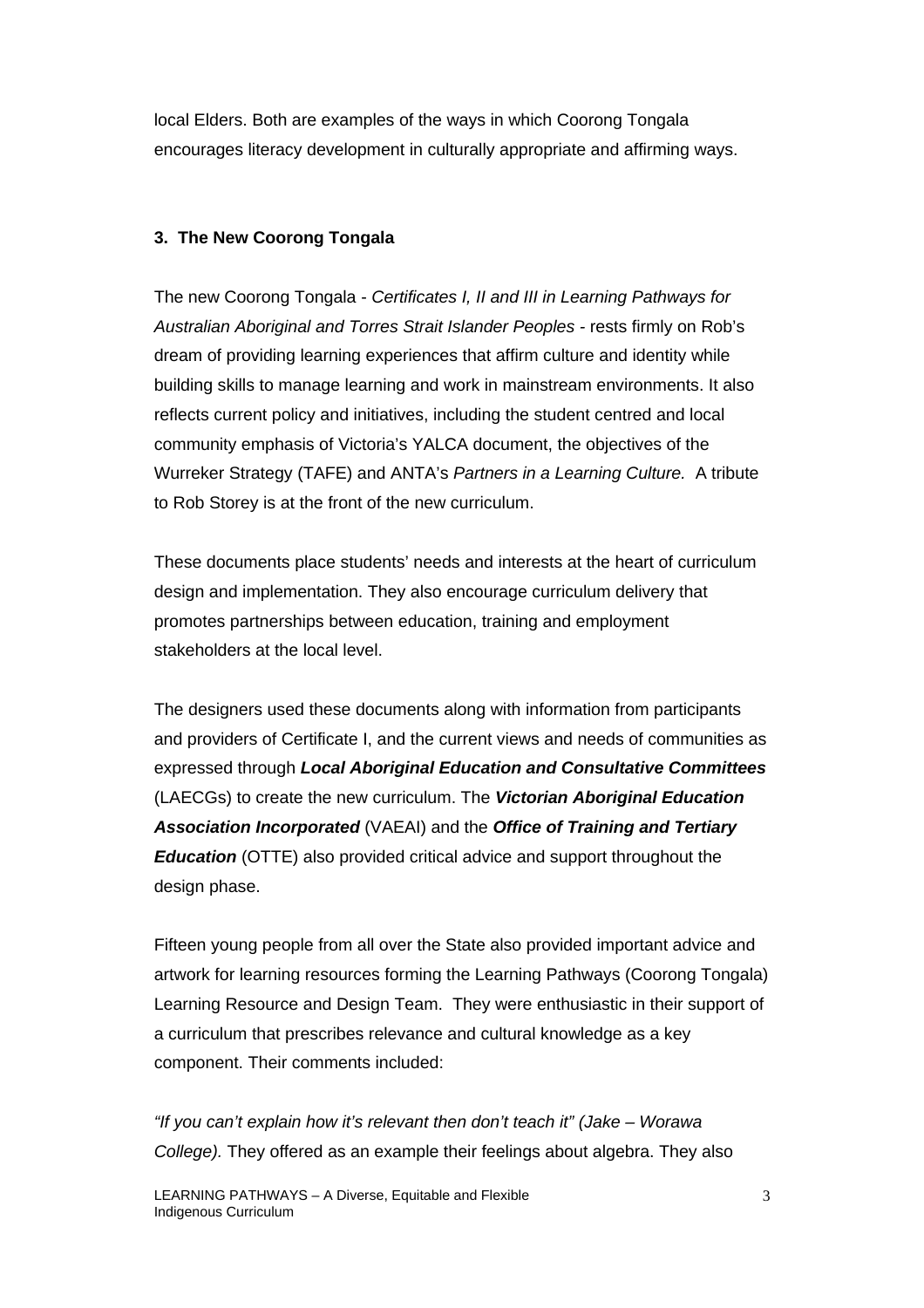described a hunger for cultural knowledge and history from the Indigenous perspective.

Hooley (2002) asks the question: "How can Indigenous families become involved in the detailed work of educational change when they have been excluded for so long?" He further points out the greater difficulty when only small numbers of Indigenous people may be present at schools (or TAFE Institutes). A genuine attempt to address these issues has been made in the design and development of the Learning Pathways curriculum. Active input from the Indigenous Design Team, participants in the Reference Group and wide consultation with the Indigenous Community has ensured broad acceptance of the curriculum and confidence and excitement about its use.

The result is a highly innovative model and content that is already gaining interest around the country.

## **3.1 The Model**

The new model provides a reduced number of core modules around which other units of competency, or school subjects can sit.

The core modules are aligned with the *Certificate in General Education for Adults* (CGEA) and various *Industry Training Packages*. Secondary students can also gain credits towards the *Victorian Certificate in Applied*  **Learning** (VCAL). These alignments were made in response to a growing demand for accredited learning and education and employment pathway planning.

*"Coorong Tongala was great, but where does it lead you?"* was a common statement from previous participants and providers. The new curriculum makes these links strong through links to accredited training and intensive pathway planning. It may also bring intensive literacy and other individual support requirements.

The five core modules are: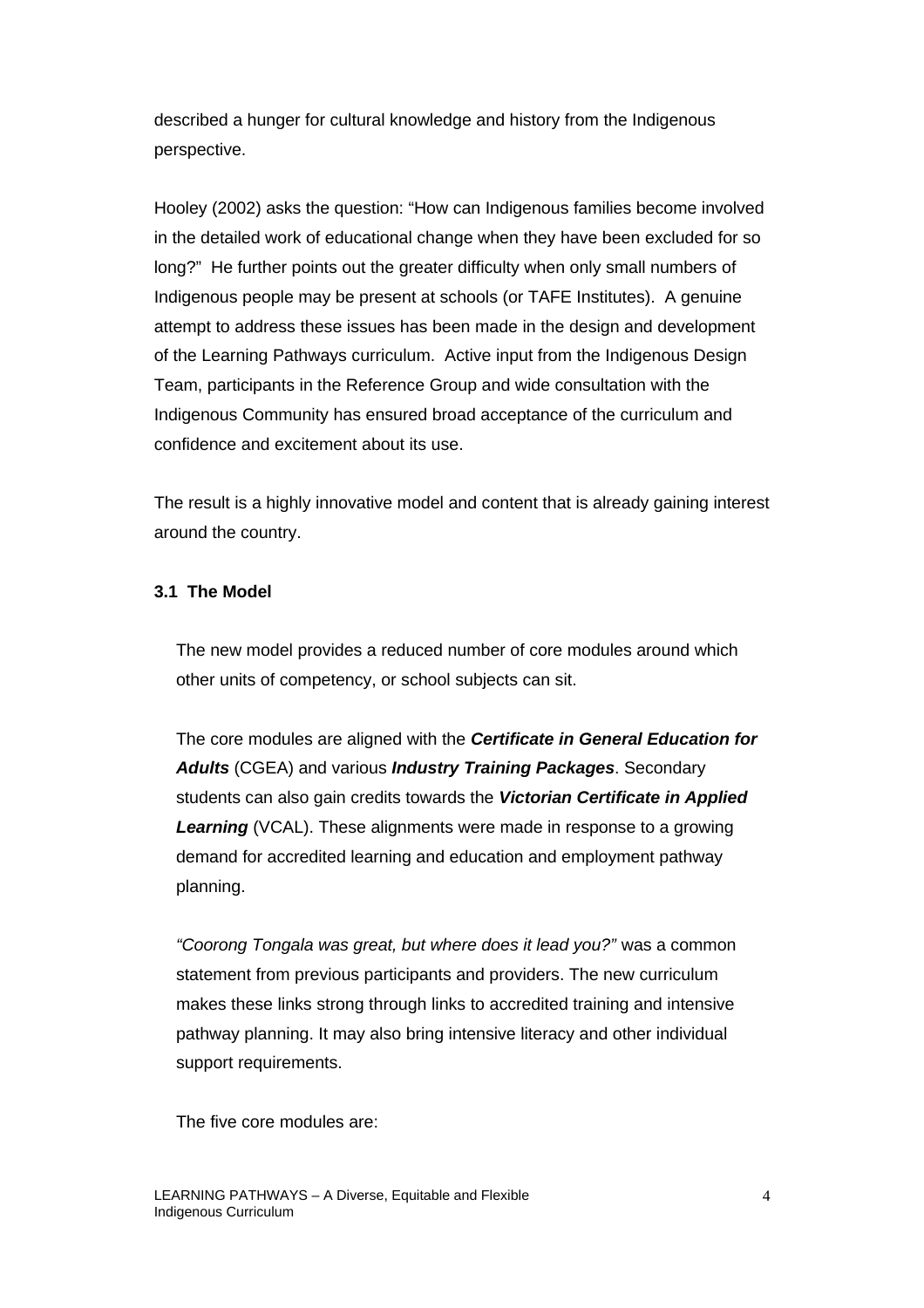What's the Story? (Cultural Studies) So What's Happening? (Community Project) What's Your Number? (Numeracy)

Talk Up Listen Up (Literacy & Personal Development) Where Are You Going? (Pathway Support Planning, Employment & Study Skills)

The modules can be integrated through community projects and work experience, or they can stand-alone. This provides an opportunity for communities to design a Learning Pathways approach that best meets their needs and interests.

Specialist programs like Hospitality, Performing Arts, Sport and Recreation or Business can be designed by combining related competency units with and through the core modules. For example, a community project that involves holding a sport and recreation related event could incorporate related training package competencies. It may also meet literacy, numeracy and information technology development needs as identified in those modules.

## **4. Pathway Planning**

On-going individual pathway planning and review is integrated into the curriculum, as well as support from Community Advocates and Learning Partners (CALP). The CALP support the individual's needs and aspirations and those delivering the program. They also provide the frequently mentioned *missing link* in whole of life support. The CALP can bring together supports to meet underlying needs and blocks to pathway progress, such as health professionals, mentors and programs.

The new curriculum also provides a curriculum framework for existing initiatives in relation to partnerships between education, training and employment stakeholders. The Wurreker Strategy and its regionally based Wurreker Brokers promote local partnership approaches within the TAFE and employment sectors to achieve identified and stronger links from education and training to employment. Local Learning and Employment Networks (LLENs) are also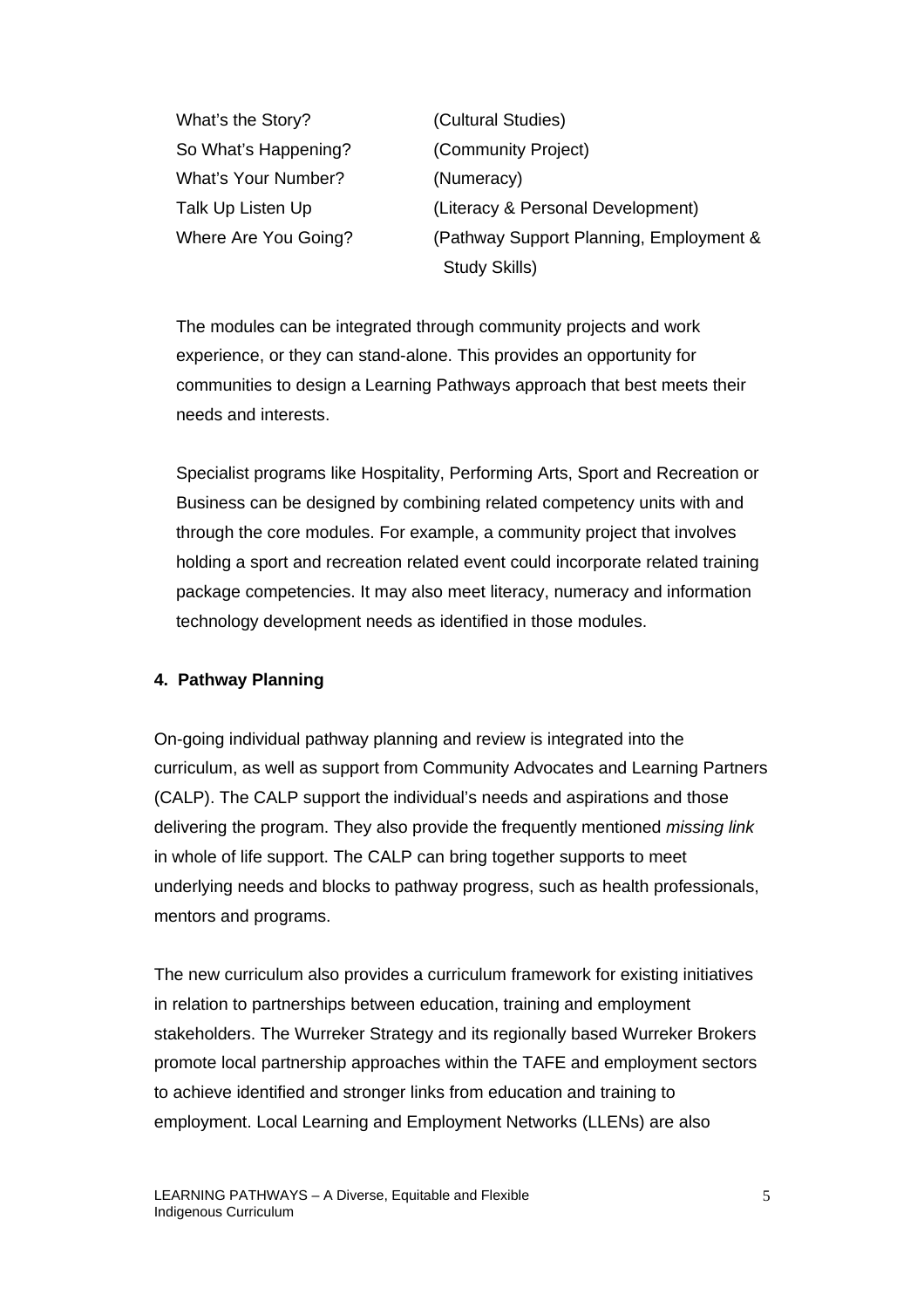working collaboratively across the State to enhance employment, education and training opportunities.

Learning Pathways provides these groups with a curriculum framework that can be used to inform initiatives focused on job readiness and further study.

# **5. Students and the CALP**

Learning Pathways students experience high levels of caring, support and relevance in their learning. They also understand participation in the Learning Pathways community as a two-way responsibility between them and the CALP. This group includes local Elders and community members.

Aunty Dot Peters, Community Elder from Healesville in Victoria has worked closely with the Learning Pathways design team. She says:

*"The CALP gives them another voice and support in their lives. It's much needed as we're losing too many, particularly the young ones. We have to listen to them more and pull together to get them feeling better about all sorts of issues in their lives. We also have to give them strong wise people who can give the feedback and direction when it's needed "*

The CALP will work with each participant to engage mentors and other supports to further dreams and plans for employment, education and training, health and well being. These actions are recorded through the MIPP planning and review process.

In *What Works? 2000,* reporting on successful Indigenous projects, the significant level of Indigenous adult involvement was a feature of the projects. "More than two-thirds of the projects engaged Indigenous personnel to work in the projects as teachers, tutors, researchers or other education workers. Student mentoring by Indigenous adults was a feature of about one-third of the projects. In most cases this has been cited directly as a factor in their success." By placing CALP as the central totem around which the Learning Pathways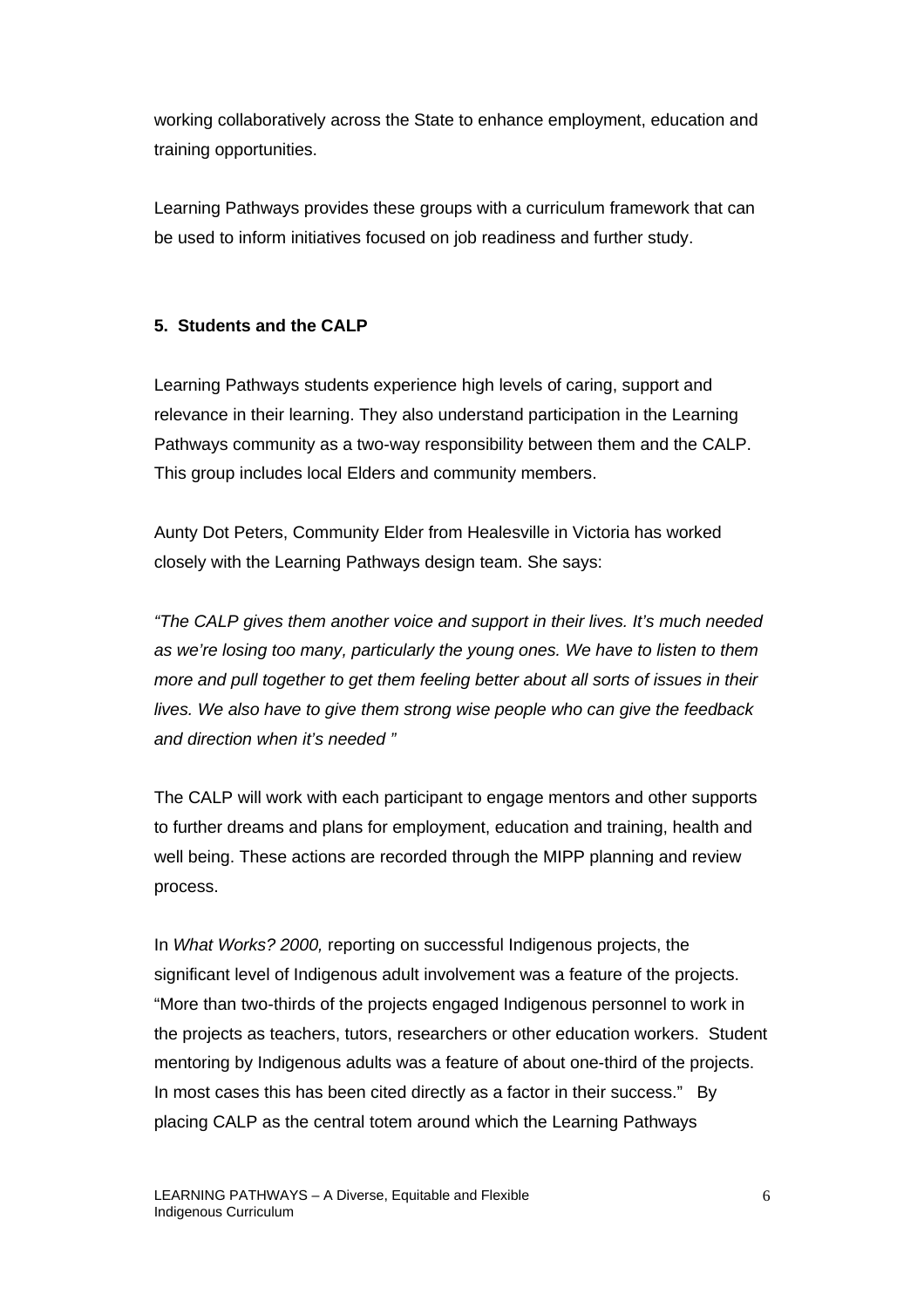curriculum rests, involvement by Indigenous adults has been made integral to the proper use of the curriculum.

# **6. Learning Resources**

Learning resources are being completed to assist delivery. They include a document titled *'Getting It Together'* which advises on implementation planning for delivery. Again consultations stressed the need for planning to ensure programs do represent the community and participants' needs and dreams, as well as providing the practical supports required for quality delivery.

'Getting It Together' is not prescriptive but it does provide strong guidelines to assist each community build its program for a long life and in the best interests of its participants. The document stresses MIPP development, induction for students, mentor training for the CALP and professional development prior to program delivery.

# **7. Professional Development – the desired model**

Ideally, providers will be supported through professional development that includes cultural awareness delivered by the local community. The CALP will determine with the LAECG and teachers/trainers what professional development needs exist and how they will be met. For example, literacy development is an integral part of Learning Pathways and as such all teachers/trainers will be supported in their knowledge and skills in this area. They may also request development in other areas related to their particular program and its participants.

Ideally all providers will be linked on-line and through collaborative professional development events. However, professional development requires funding to initiate and maintain. The new Learning Pathways curriculum received accreditation but no implementation funds. So far, Swinburne University of Technology – TAFE Division has remained the point of contact for the roll out of the new curriculum and has supported the pilot stage. The team continues to work with its existing Indigenous and non-Indigenous team members, including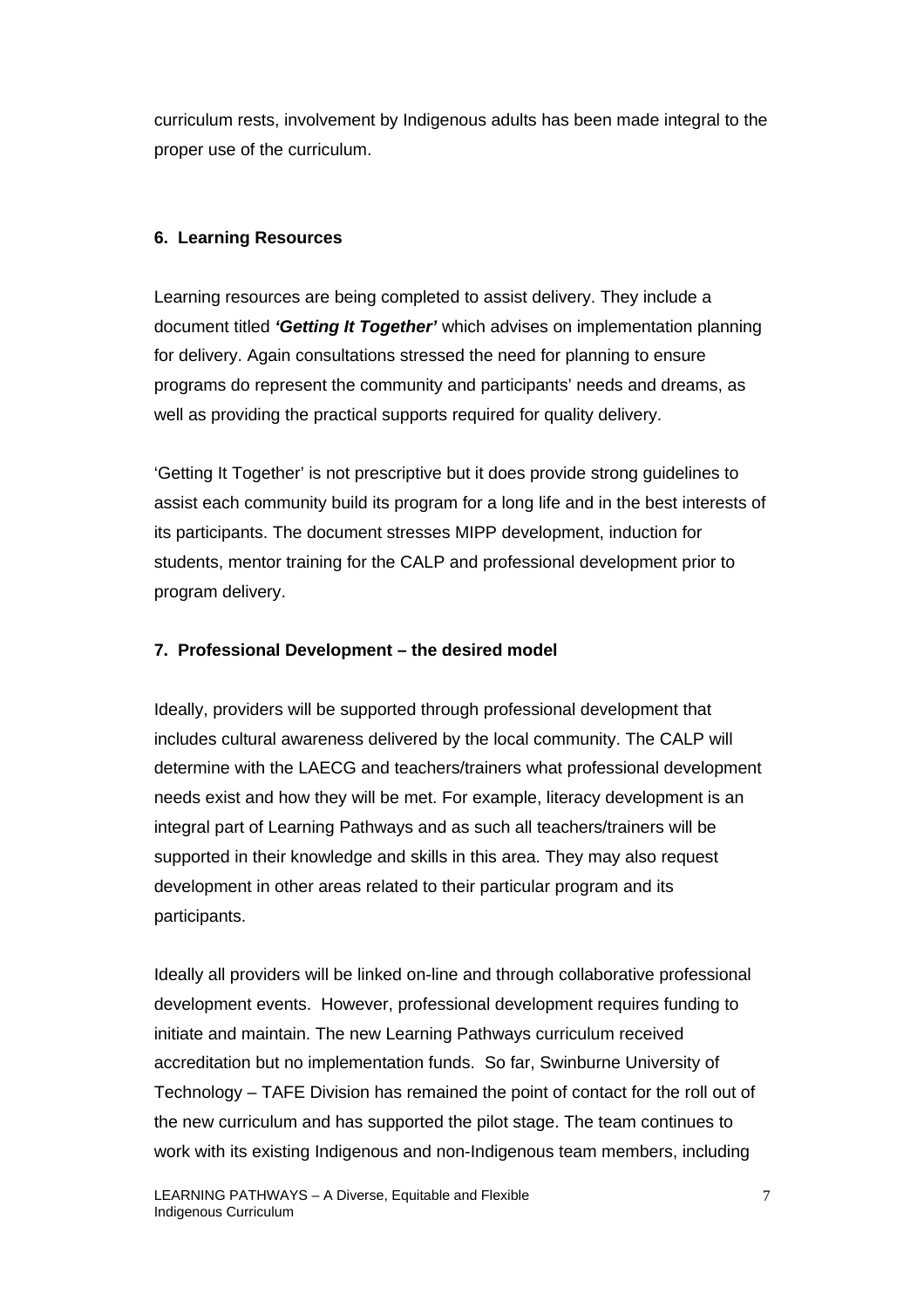Aunty Dot Peters and the peak bodies mentioned throughout to ensure quality delivery. Due to the wide interest shown in Learning Pathways delivery, this situation is not sustainable and will need to be addressed (see *9.3 Growing Interest - Early 2004* below).

#### **8. 1 A Community of Practice**

Early in 2003 Flexible Learning Leader – Julie Woodlock (2002) from Barrier Reef TAFE met in Melbourne with Sharon Rice (FLL 2003) et al from Swinburne's Regional Learning Networks to discuss the new Learning Pathways curriculum. Julie was excited about the possibilities for the new curriculum in her work with the Palm Island Community. Julie had already spoken with Greg Crowe, another Flexible Learning Leader (2001) from Alice Springs and felt sure he would also be interested in networking as we proceeded with Piloting the new Curriculum. The idea was born to develop a network of providers. We agreed to continue our discussions by arranging a teleconference. Indigenous colleagues took part in the subsequent teleconference, at which the more remote communities felt they needed to talk with Swinburne's CALP group to discuss how they could develop their own community groups to underpin their pilots. The advantage of talking together face-to-face and workshopping to lay some ground-work became very clear. A Community was in place, but we needed funding to make our vision become a reality.

*Reframing the Future's: Communities of Practice* grants were open for tender. Swinburne applied for funding to enable our Community to meet and to continue to network and share resources. We were successful and plans were quickly put in place to hold our first Workshop. A total of three Flexible Learning Leaders participated in the Community of Practice.

It is the shared belief of the Community of Practice partners that the new Learning Pathways curriculum will provide, as the name implies, real outcomes (pathways) that will move Indigenous education forward within the context of the National Training Framework. Our primary concern is that current access programs are not leading to effective participation of many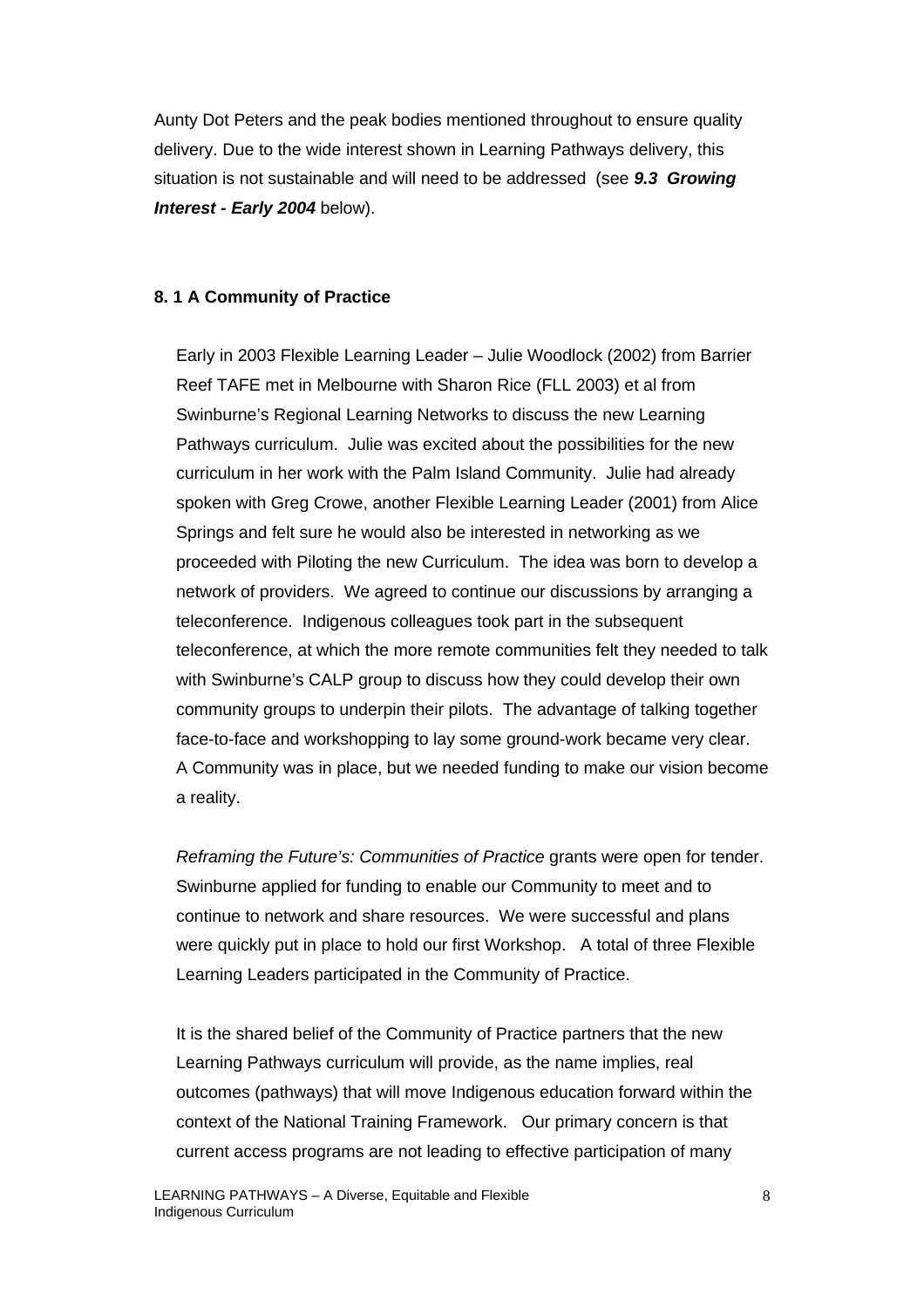Indigenous people and do not appear to provide appropriate preparedness for the National Training Packages as they exist today. ANTA's Partners in a Learning Culture states:

"To increase the relevance of training to Indigenous people, there is a need for Indigenous people to have more control over key areas of the VET sector dealing with the needs of their own people." The Learning Pathways Curriculum has at its heart involvement and decision-making by a group of Community Advocates and Learning Partners (CALP).

In the past, Indigenous people have been involved in VET as advisers rather than as decision-makers. This situation is slowly changing with Indigenous people currently being appointed to positions on various advisory boards and committees. These changes will ensure that decisions take account of the cultural and other issues of importance to Indigenous peoples and will lead to VET policies for Indigenous people based on principles of autonomy, ownership and control and on clear recognition of cultural, social and economic diversity." (p. 22)

Our core community of practice (Indigenous and non Indigenous) consists of RTOs (flexible learning leaders and teachers who have experience and recognition with their Indigenous community) and Indigenous colleagues who will collectively act as facilitators to the Indigenous communities in each of the locations.

## *8.2 Wider Interest*

In the meantime, through word of mouth, interest in the new Learning Pathways curriculum was gaining momentum. We began adding names and organisations to a data-base of those who had expressed interest. A Network of some forty were invited to attend an Information Session to be held on the second day of our conference in Melbourne. The first day would take the form of a Workshop at which the Community of Practice would meet, and the differences in the communities would be discussed. Together we would brainstorm to come up with ways to approach the issues of:

 $\mathscr{A}$  identifying suitable members of each CALP group,

**EX** suitable professional development to prepare the CALP participants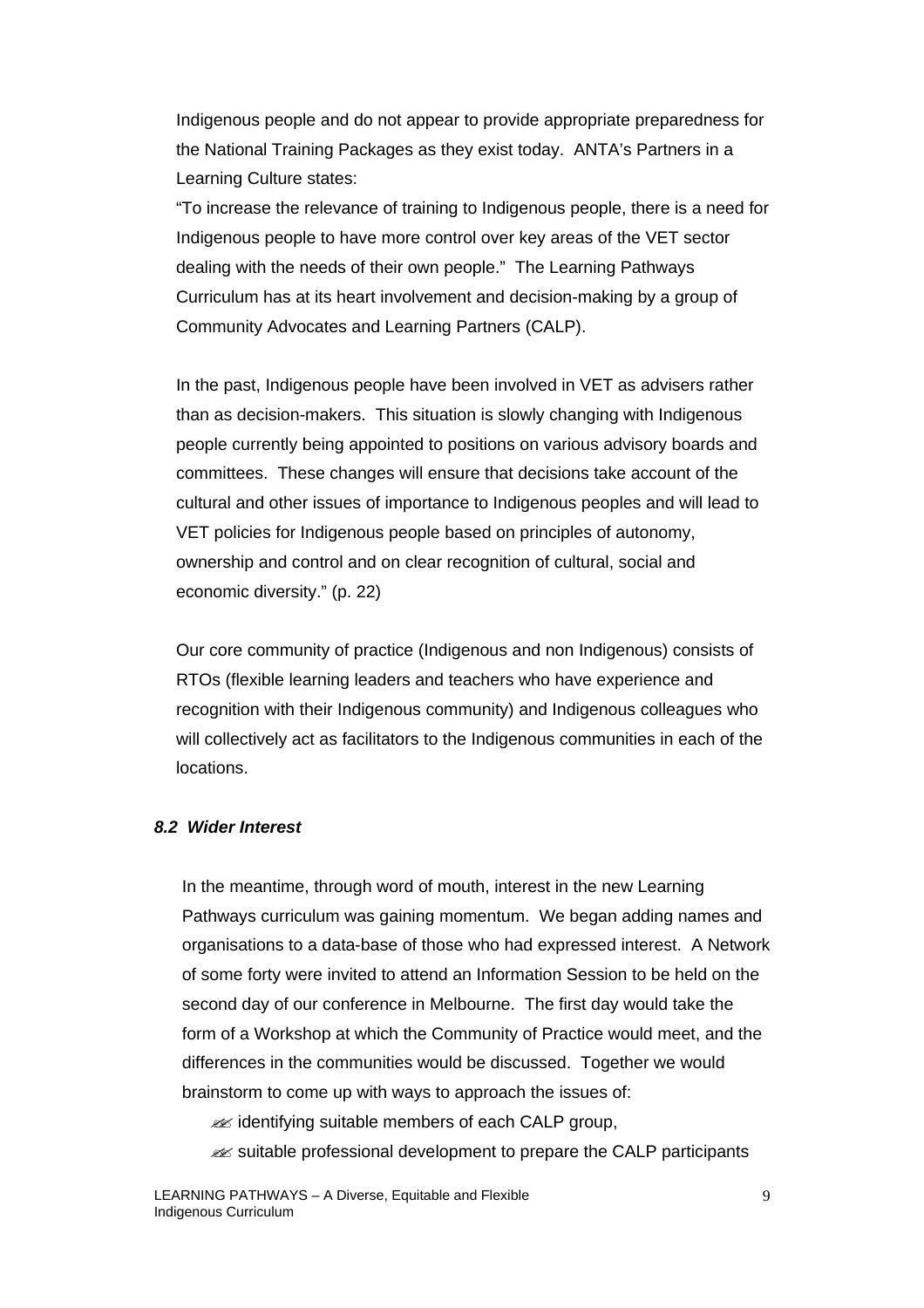$\approx$  what to teach first?

The **Community of Practice** consisting of Communities from Palm Island, Bwgcolman Community (Barrier Reef TAFE); Alice Springs General Hospital – Workforce Development and Swinburne TAFE Indigenous Programs, Melbourne met on June 5 and 6 and planned how they will customise the curriculum to suit their Communities and the training needs of their participants. A Network of some thirty-five other individuals and organisations including Mawson TAFE (S.A.) met on day two of the conference and plans are underway for sharing of resources, professional development sessions and ongoing networking. 'Aunty' Dot Peters, a local Community Elder was Elder-in-residence for the two days. She read a very wise and moving story of a tree and a rock that reflected on the strength we gain from one another by working together.

Communities in Western Australia have also expressed interest in being included and other names have been added to our list.

## **9. The Pilot Phase**

## **9.1 Some of the highlights of the initial pilot**

Swinburne's Learning Pathways pilots commenced in Semester II, 2003 at the Lilydale Campus, with Balluk Yillam Indigenous Learning Centre as a 'home' focus. Students undertook Cultural Studies and Vocational Units in either Hospitality or Automotive competencies. This was a new experience for many of the teachers involved and the success or otherwise of the classes depended to a high degree on the willingness of vocational teachers to apply flexible strategies and adaptability in their teaching and assessment. We were very fortunate to have a hospitality teacher who made every effort to accommodate students' special literacy needs, and make the curriculum relevant in every possible way. He subtly brought in bush-tucker plants, adding these as herbs or enhancers to mainstream dishes. There was never a sledge-hammer approach but just a matter-of-fact inclusion of edible Indigenous plants in the lessons which demonstrated that he valued and respected Indigenous culture, without having to say anything. Students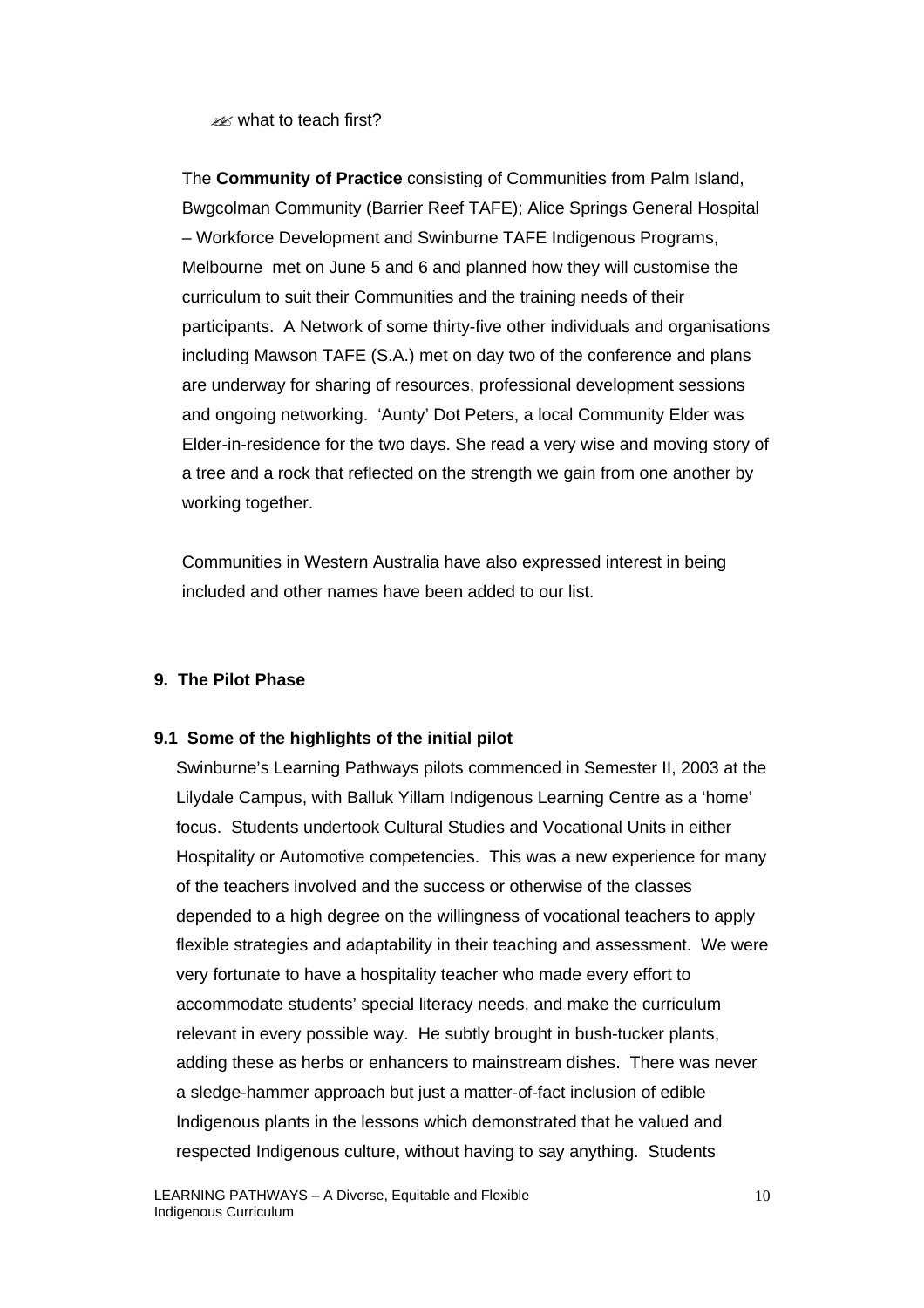developed a high regard for the trainer that contributed to the excellent attendance and successful completion of the Hospitality Unit by all but one student.

The class contains a mixture of young and old students. One older student who had left school at fourteen and felt, as do many of the students, that she could "never learn anything" surprised herself by really making a connection with the training. She now has a Traineeship at *Bunjil Restaurant* opposite Healesville Sanctuary and there is scope for others from the program to also be employed there.

At the beginning of the course several students said they were 'dumb' and didn't think they'd be able to learn anything. The exciting result was that all the students stuck it out to the end. There was a growing interest by parents too in the study – at first they were sceptical, thinking their young people would drop out as they had at school. Parents are now taking pride in the achievements of their young people.

Perhaps the most significant highlight occurred at the combined Indigenous Graduation, held at the Aborigines Advancement League in December. The Learning Pathways students, attended the event, proudly dressed in their hospitality uniforms. When the supper arrangements did not go according to plan, some of the students took the situation in hand, donned gloves and fried the snacks "the way they should be fried", organised the rest of the food, rearranged and set up the tables, then set to serving and cleaning up! Their hospitality trainer exclaimed that had he set up an assessment task to cover food handling and service competencies, they all would have passed based on the event! The irony of this situation was that we had originally tried to arrange for the students to cater for the Graduation as an assessment task, but the event was held after the cut off time for results.

#### **9.2 Some of the difficulties encountered in the initial pilot**

As we experienced when VCAL was introduced to a primarily Adult learning environment in TAFE, staff, teachers and other students had their comfort zone invaded. There has been a breaking-in period where adjustments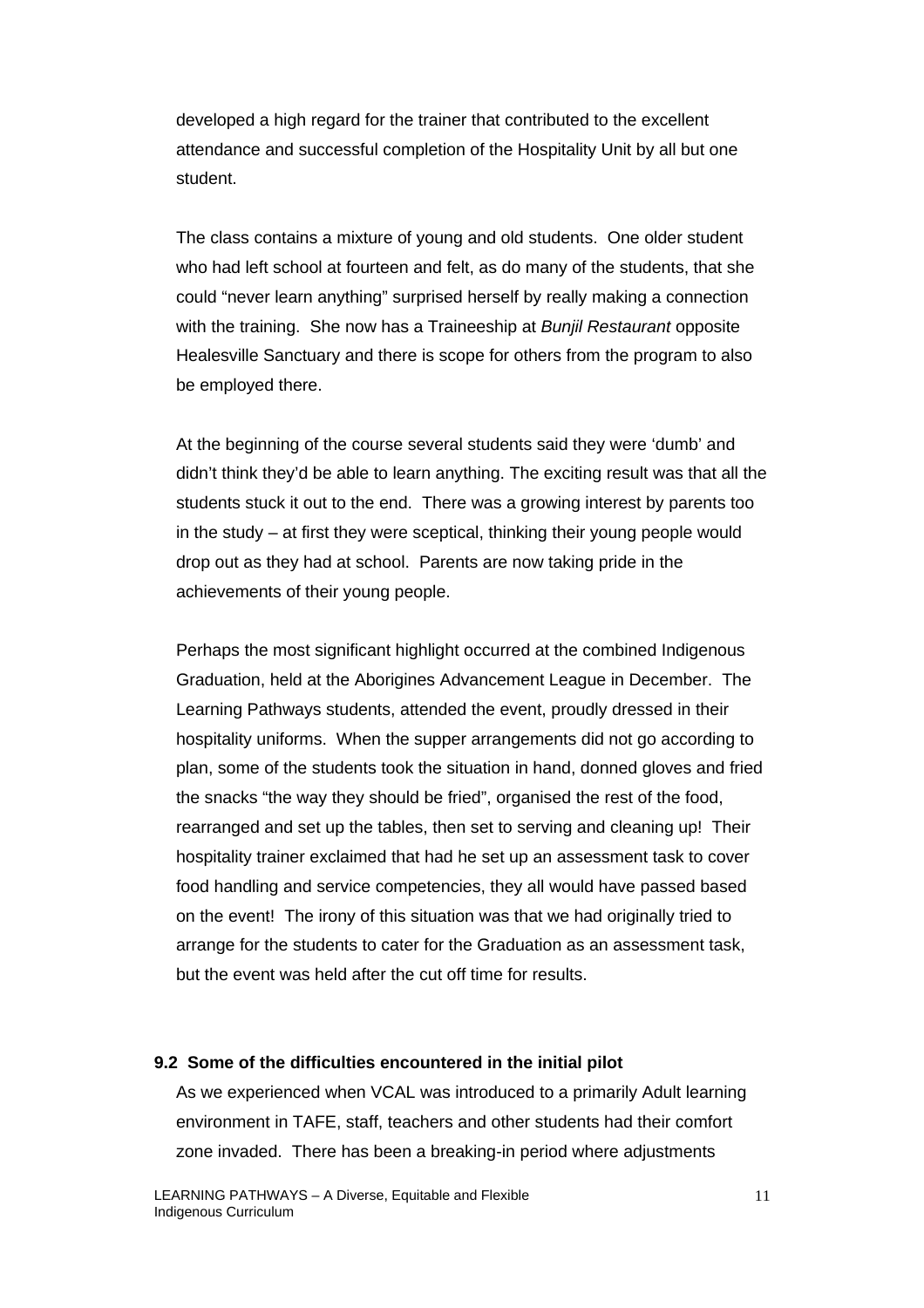needed to be made. Likewise with the new Learning Pathways cohort of students; the comfort zone of other older Indigenous students and people who had been involved in Indigenous adult education in TAFE over many years was disturbed and adjustments had to be made.

Other difficulties included internal problems with meeting Student Administration data-base requirements; in organising an Enrolment Form flexible enough to meet individual student choices and to be acceptable by our computer system, not to mention Abstudy requirements – ie. that students only be enrolled in one discreet course – were a headache, to say the least. TAFE organisations are faced with the difficult process of getting the curriculum on the Scope of Registration and meeting AQTF requirements. This is an area in which there can, and should be cooperation in sharing of sample units etc. as we experienced through our Community of Practice.

Another difficulty encountered was that the Automotive trainers relied heavily on text-books for their theory, requiring strong literacy skills of the students. This lack of flexibility created a rift between the students and this vocational training. Few completed the competencies and attendance was extremely poor. This was in direct contrast to the flexibility demonstrated in the Hospitality area.

There were inevitably, a few disappointing episodes of inappropriate behaviour but these were discussed and strategies developed to deal with them. The co-ordinator and staff were very persistent; after the honeymoon period there was the inevitable drop off in attendance but students were persistently telephoned if they were absent. Their phone numbers were programmed into the mobile of the coordinator who immediately followed up any absentees. This has really helped to hold the group and is a highlyrecommended strategy for any other groups.

We have been fortunate to secure the services of Shane Charles to work parttime with the Indigenous Learning Pathways students and Part time with First-Stop – a joint initiative of Swinburne and the Outer Eastern Local Learning and Employment Network. Shane comes with a background of wide experience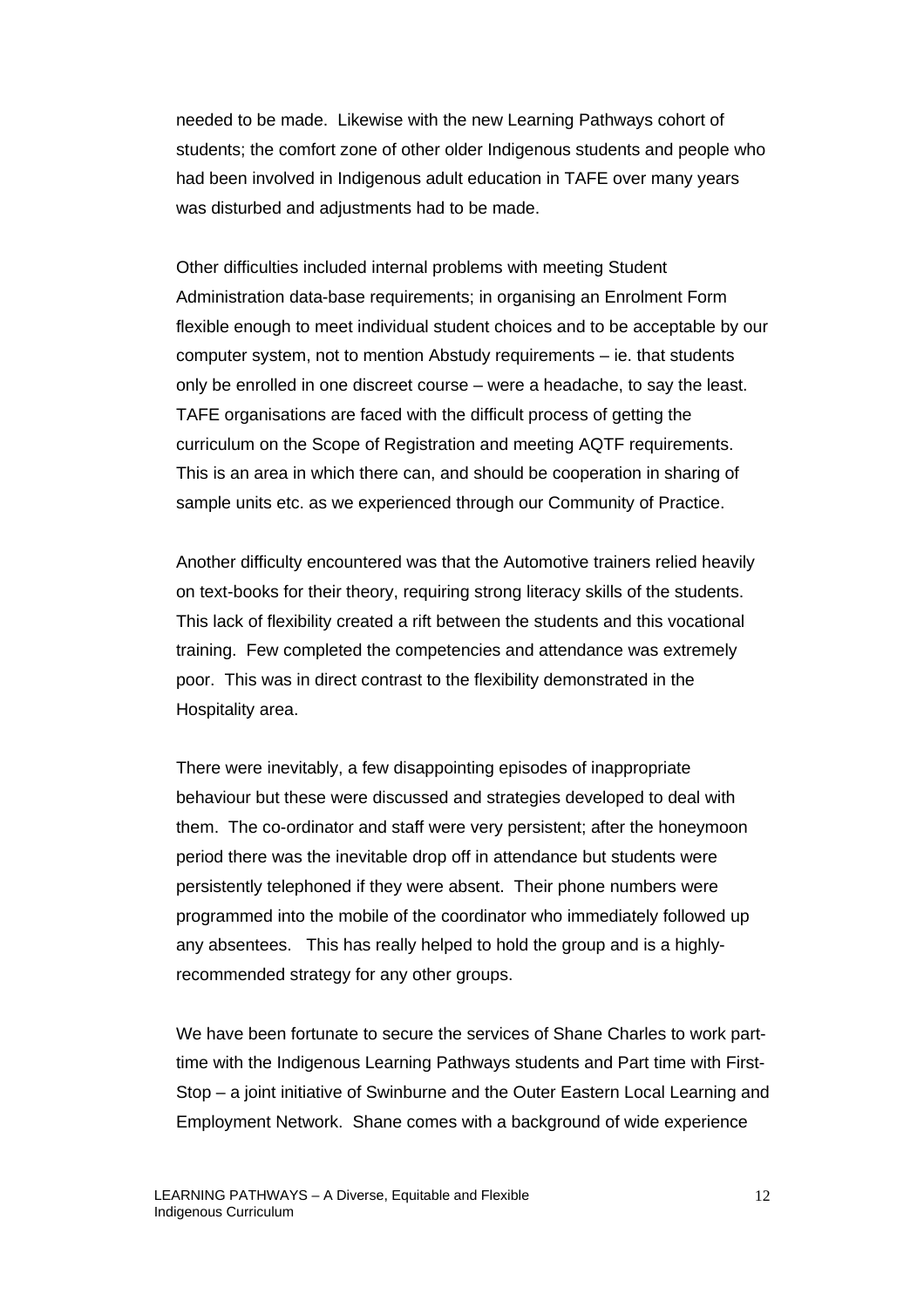with Centrelink, working with Indigenous clients and is well accepted and liked by the group.

## **9.3 Growing Interest - Early 2004**

There has been a growing interest in placing young people in the Learning Pathways course. Some students are on "community orders" and at first feel embarrassed about joining the class. However, they soon discover that there is no stigma attached to what people have been or done in the past. There is a strong sense of belonging to a family group. The presence of elders and mentors is a real strength of the program. There is a slowly growing interest for many to explore their own Aboriginality, something they had not done in the past. There is no requirement for this to happen, but the program allows for such exploration, but without any pressure to do so.

Parents too are demonstrating interest in and acceptance of the Learning Pathways course and wanting to be involved.

#### **9.4 Current Wider Interest**

The list of individuals and organisations asking, even begging for, Professional Development and resources with which to run Learning Pathways has grown to sixty.

There is urgent need for funding to support implementation of the curriculum. Our list includes Secondary Schools with young Aboriginal students, Community Development Employment Projects, Land Councils, the Justice Department – people training in prisons - ACFE deliverers and TAFE Colleges etc. from regions as widespread as Bairnsdale in Victoria to the Kimberleys in Western Australia, Palm Island Community, Queensland, Ernabella in South Australia and Alice Springs in the Northern Territory.

#### **9.5 Challenges for the future**

The question arises as to how we can effectively support a large and growing network of Indigenous and Non-Indigenous people who are keen to use the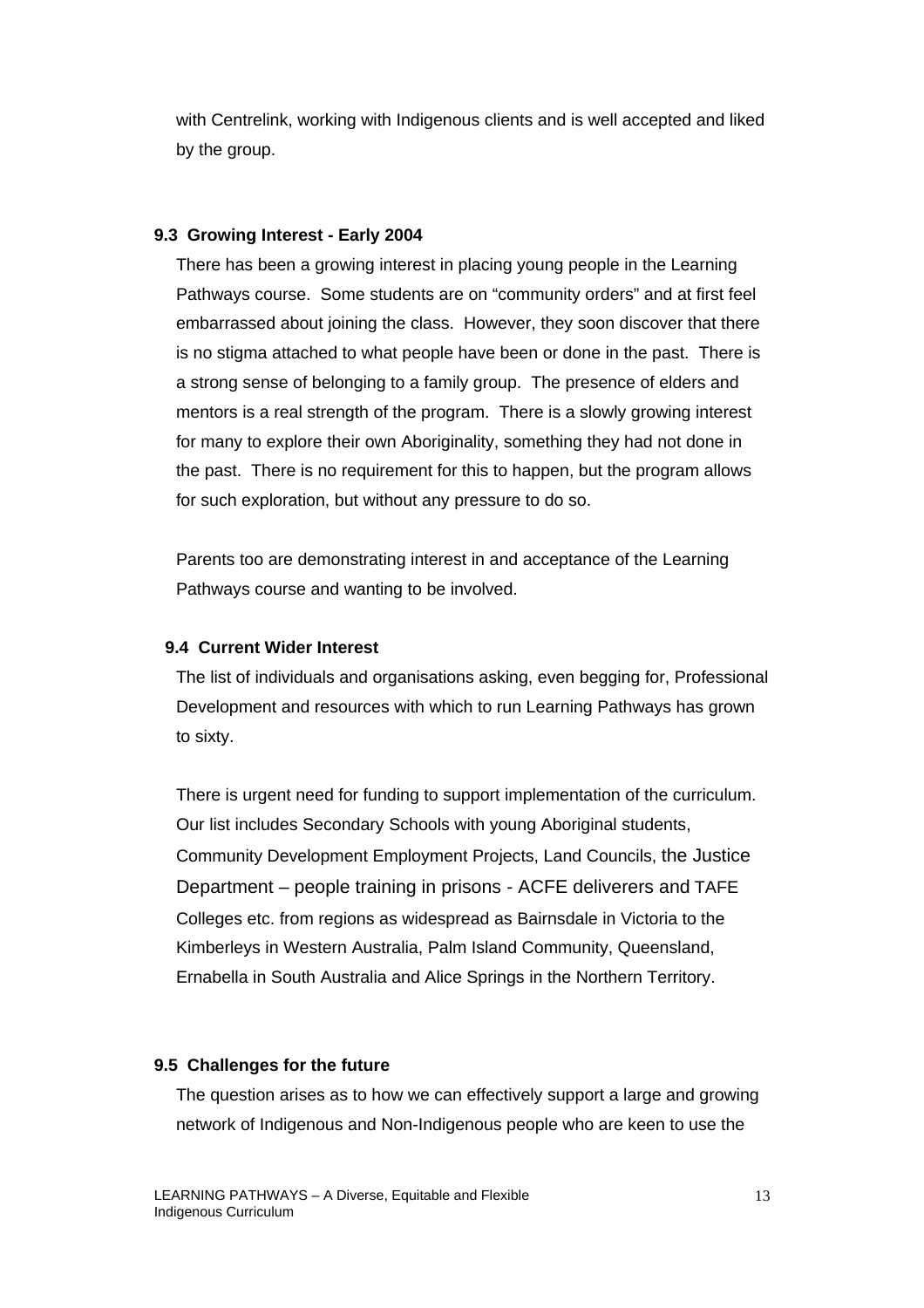new Learning Pathways curriculum. The diverse range of interested groups endeavouring to engage the Indigenous Community in training includes:

- **Example 3** Justice System Victoria Port Philip Prison, Bendigo Prison; Barwon Prison
- **EX** Department of Correctional Services Sydney
- **Example 3 Secondary Colleges Tasmania; Victoria; Catholic Education**
- **228 TAFE Colleges** 
	- o Barrier Reef TAFE Far North Qld
	- o Douglas Mawson TAFE South Australia
	- o Chisholm TAFE Melbourne
	- o Kangan TAFE Melbourne
	- o Goulburne Ovens TAFE Victoria
	- o RMIT Melbourne
	- o Swinburne TAFE Melbourne
- **Ex Parks Victoria**
- **228 Department of Human Services**

Funding will need to be obtained to provide professional development for teachers; to allow for networking in smaller groups to share relevant resources which are customised and contextualised to meet the training and cultural needs of specific groups.

## **10. Summary**

The Learning Pathways curriculum design reflects the input of State-wide consultation and feedback from Indigenous Communities, Industry, service providers and individuals. It is holistic, innovative, flexible, culturally-appropriate and outcomes-driven. The design of the curriculum will increase participation and provide access to the National Training Framework for Indigenous people.

In discussion between the Flexible Learning Leaders, the idea was born to develop a network of providers from diverse locations that would focus on the engagement of Indigenous Community in the implementation phase of the curriculum design. The idea is to strengthen communities so they may determine relevant educational outcomes for their own people.